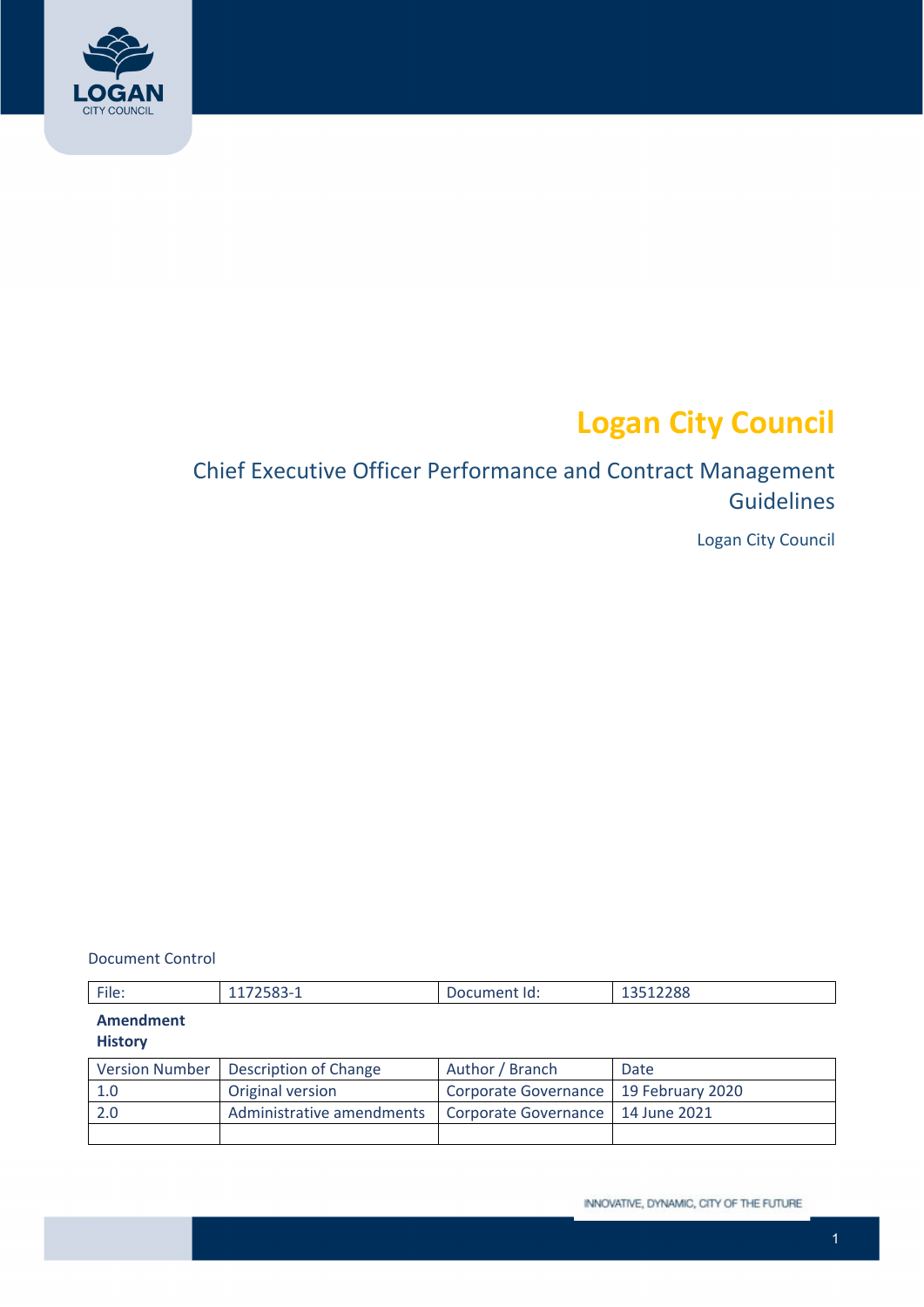#### **Table of Contents**

| 4 Roles and Responsibilities in the CEO Performance Management System 10 |  |
|--------------------------------------------------------------------------|--|
|                                                                          |  |
|                                                                          |  |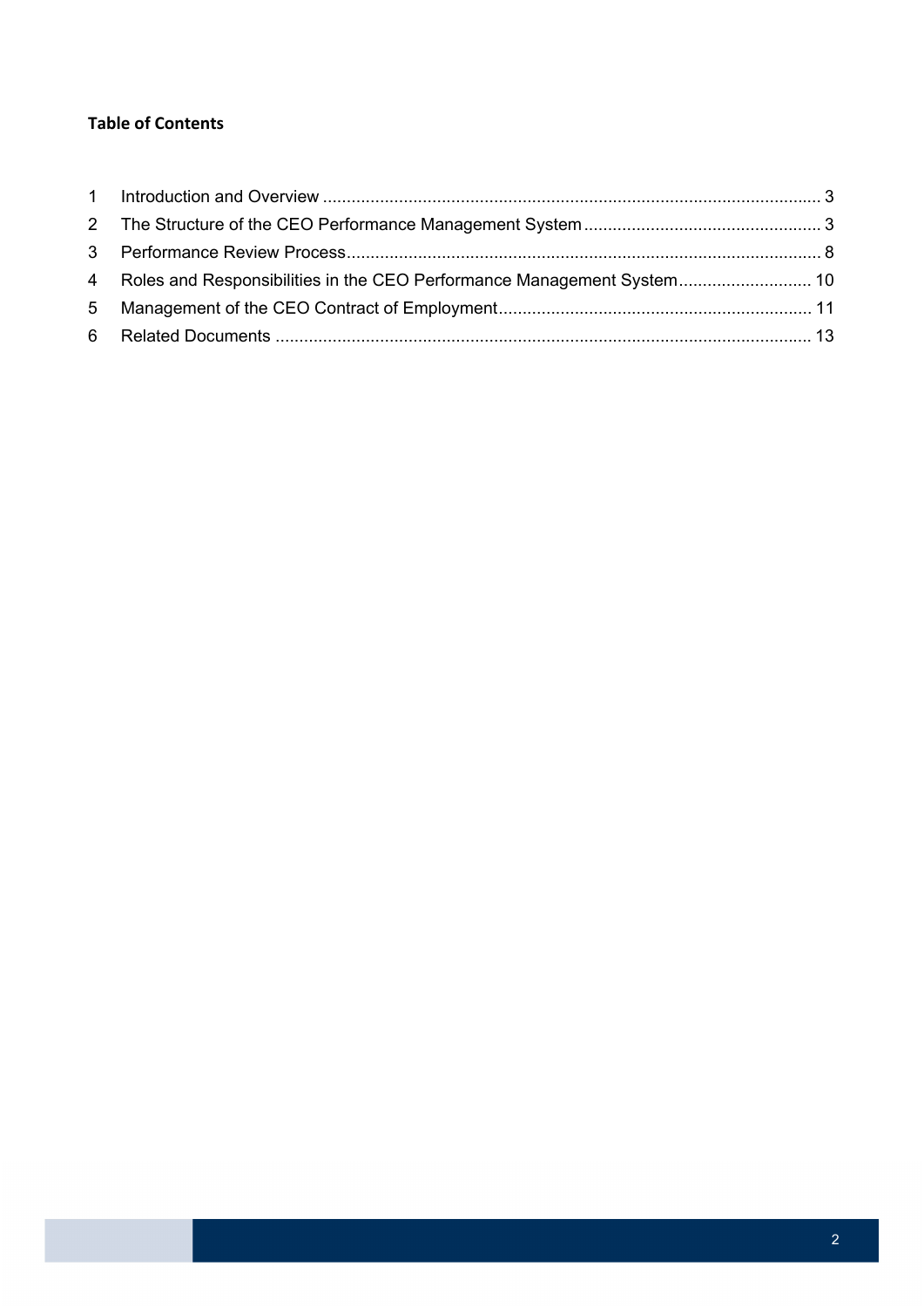## <span id="page-2-0"></span> **1 Introduction and Overview**

 Efficient and effective local government requires efficient and effective local government leadership.

 These guidelines outline a Performance Management System for the Chief Executive Officer (**CEO**) at Logan City Council (**Council**) as the basis on which performance expectations and outcomes of the CEO are set, monitored and reviewed annually. They also outline the basis upon which the CEO employment contract will be managed.

This includes:

- establishment of a Performance Review Panel to facilitate the development and review of the CEO Performance Agreement, and the process by which the panel will operate;
- roles and responsibilities of key stakeholders in the CEO Performance Management System;
- key inputs to developing the CEO Performance Agreement;
- the overarching process for establishing and reviewing CEO performance; and
- management of the CEO contract of employment.

 The CEO Performance Management System has consequences for performance, either recognition of above expectation performance, or performance management where performance is below expectations, and by disciplinary action if needed.

## **2 The Structure of the CEO Performance Management System**

#### **The Performance Agreement**

 The key to this system is in the setting and agreeing of performance expectations between the parties at the start of the financial year. The key documents underpinning this process may include:

- the Council's current Corporate Plan and, in particular the annual Operational Plan that delivers on the Corporate Plan;
- annual organisational priorities set by the CEO / Executive Leadership Team (**ELT**);
- the Code of Conduct for staff;
- **•** Council Value statements;
- the role statement / position description for the position of CEO;
- core competencies for the CEO position, linked to Councils Leadership and Performance Capability Framework; and
- a suite of relevant Corporate Key Performance Indicators.

These documents will be used to develop the CEO Performance Agreement.

 The CEO Performance Management System philosophy is that the Performance Agreement will be used as the basis of encouraging relevant and rigorous conversations about performance at review time, with final assessments being evidence‐based.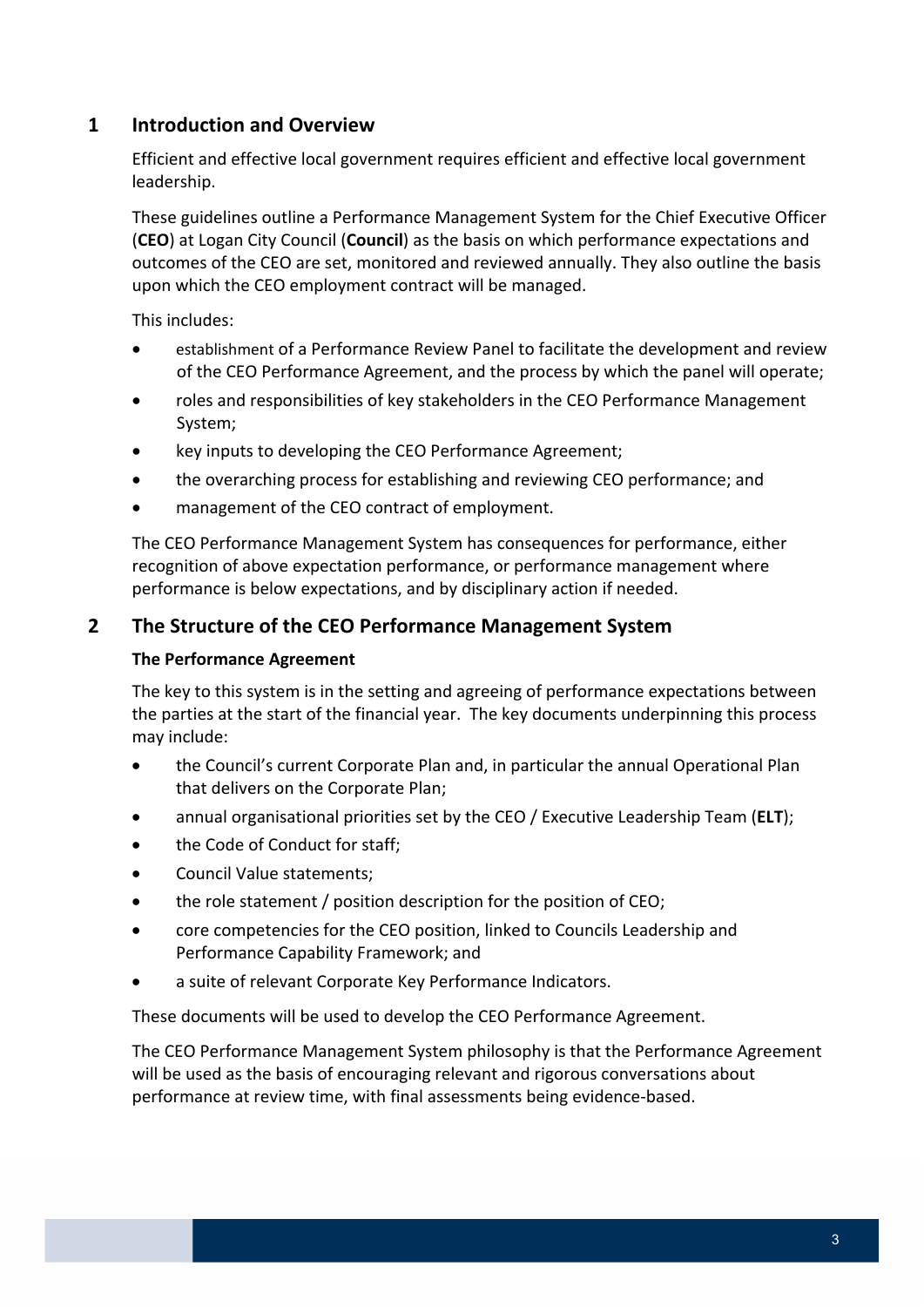#### **Competent Performance**

 The basis of the CEO Performance Management System is to ensure that the CEO achieving required levels of performance and meeting Council's expectations as outlined in the Performance Agreement. Of course, there is an expectation that a high performing CEO would achieve some higher ratings.

#### **Ratings**

 Performance objectives for the CEO will be evaluated objectively utilising relevant organisational data and inputs. An overarching five‐point scale will be used to define descriptors of performance, and is summarised below:

| Rating                                              | <b>General Descriptor</b>                                                                                                                                                                                                                  |
|-----------------------------------------------------|--------------------------------------------------------------------------------------------------------------------------------------------------------------------------------------------------------------------------------------------|
| Above<br>Competent<br>Performance                   | Generally defined as - outcomes consistently above the level of competence that would<br>be acceptable in the role - consistently exceeds reasonable expectations. Excellent role<br>model for others - what other staff should aspire to. |
|                                                     | For projects - completed as required but with significant additional/better outcomes<br>(E.g. major cost saving, winning major awards or significant positive community<br>recognition).                                                   |
| Competent<br>Performance<br>With Some<br>Highlights | Generally defined as - competent performance with some above competent outcomes /<br>components (E.g. communicates competently but did an outstanding job facilitating the<br>community forum).                                            |
|                                                     | For Projects - completed as required with some value-add (E.g. on time but under<br>budget).                                                                                                                                               |
| Competent<br>Performance                            | Generally defined as - what is expected of a person competently performing duties and                                                                                                                                                      |
|                                                     | undertaking responsibilities at the required level - outcomes meet objectives at the<br>standard envisaged.                                                                                                                                |
|                                                     | For projects - completed as required / expected.                                                                                                                                                                                           |
| Competent<br>Performance                            | Generally defined as - outcomes generally at competent level, but with some below<br>competent outcomes (E.g. personal management generally competent but regularly                                                                        |
| With Some                                           | arrives late to meetings).                                                                                                                                                                                                                 |
| Exceptions                                          | For projects - generally acceptable completion of project with some minor exceptions                                                                                                                                                       |
|                                                     | (E.g. delivered slightly over time or slightly over budget).                                                                                                                                                                               |
| Unacceptable                                        | Generally defined as - outcomes consistently below competent performance requiring                                                                                                                                                         |
| Performance                                         | significant remedial action. Potential negative impact on Councils reputation.                                                                                                                                                             |
|                                                     | For projects - project not completed as required with no valid justification                                                                                                                                                               |
| <b>Not</b><br>Applicable                            | Did not proceed as originally envisaged for reasons beyond the CEO's control.                                                                                                                                                              |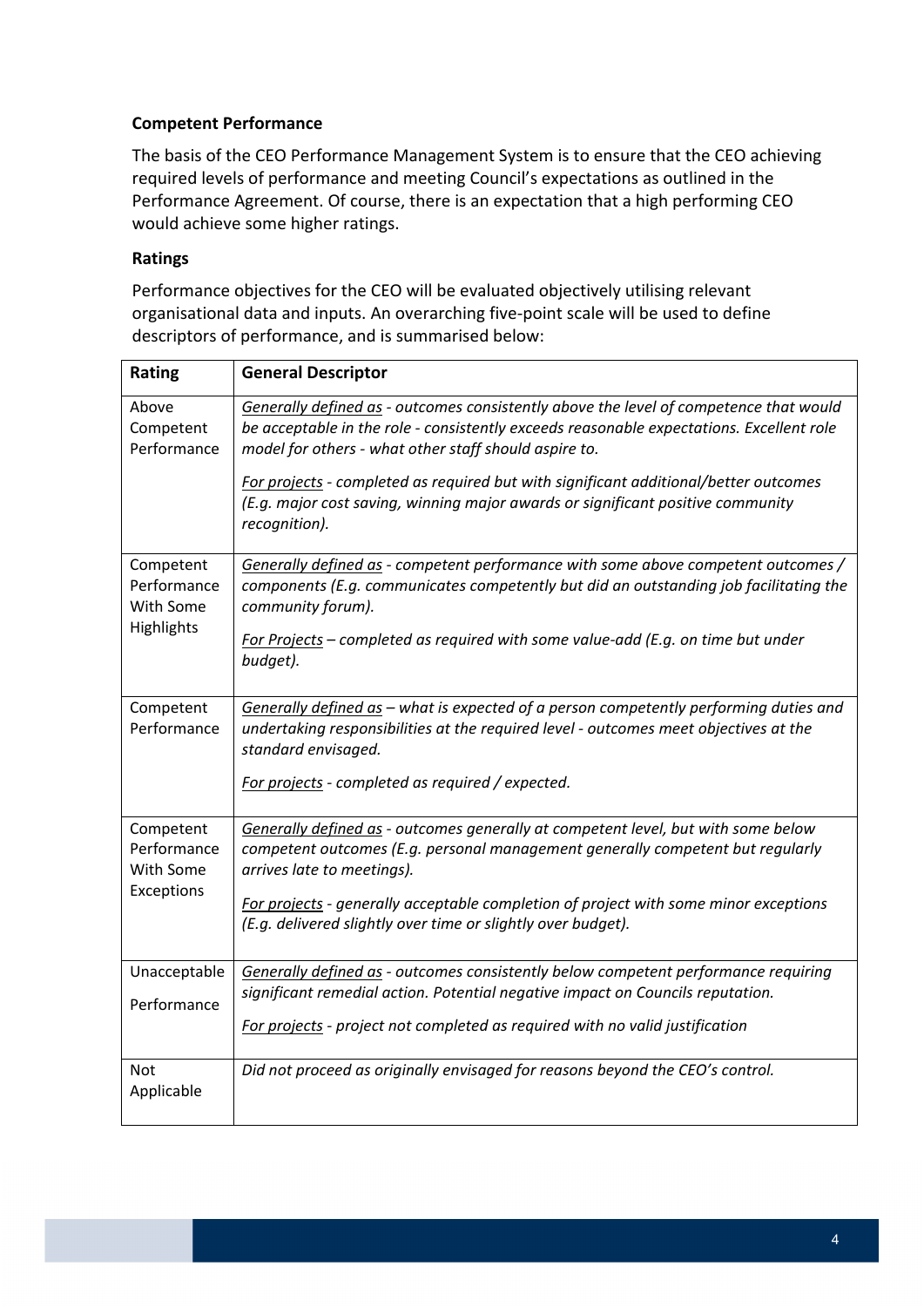It is important to note that under the CEO Performance and Contract Management Guidelines a 'competent' rating means that the CEO is performing at the level of competence expected in the role.

 An overall rating will be agreed for each objective in the Performance Agreement and rigorous conversation about performance will be undertaken to ensure objectivity through the review process. Comments and supporting documentation will be captured throughout the performance review cycle to clearly establish criteria for performance, and resulting review ratings.

 Performance‐based remuneration, as detailed in the CEO's contract of employment, is aligned to the rating system used in the CEO Performance Management System and the delivery of agreed annual key projects / priorities.

#### **Performance Agreement Format**

 Within three months after the commencement date, the CEO and Council will sign a Performance Agreement setting out agreed performance criteria and expectations. This provides time for the CEO to observe the structure, culture and performance of the organisation and make a judgement on initiatives to be taken in the first Performance Agreement for consideration by the Performance Review Panel.

 The Performance Agreement is subsequently negotiated between the Council and the CEO at the start of each financial year, with the Performance Review Panel having the delegation from the Council to conduct the review process.

| Component                       | <b>Description</b>                                                                |
|---------------------------------|-----------------------------------------------------------------------------------|
| <b>Significant Annual</b>       | Achievement of a small number of significant projects and priorities agreed       |
| <b>Projects and Priorities</b>  | with the Council                                                                  |
| Roles and Responsibilities      | Achievement of roles and responsibilities as contained in the role                |
|                                 | statement/position description for the position                                   |
| Core Competencies               | Performance against generic responsibilities and core competencies for<br>the CEO |
|                                 |                                                                                   |
| <b>Behavioural Expectations</b> | Consistent with Council's Values and the Code of Conduct for Staff                |
| Personal Development            | An improvement plan for personal leadership development                           |
| Key Corporate                   | Key operational measures that underpin organisational performance                 |
| Performance Indicators          |                                                                                   |

The Performance Agreement has six key components:

 The key components of the CEO Performance Agreement will be aligned to key projects and priorities identified from the annual Operational Plan and the annual organisation priorities set by the ELT, as well as the specific projects and priorities as determined by Council.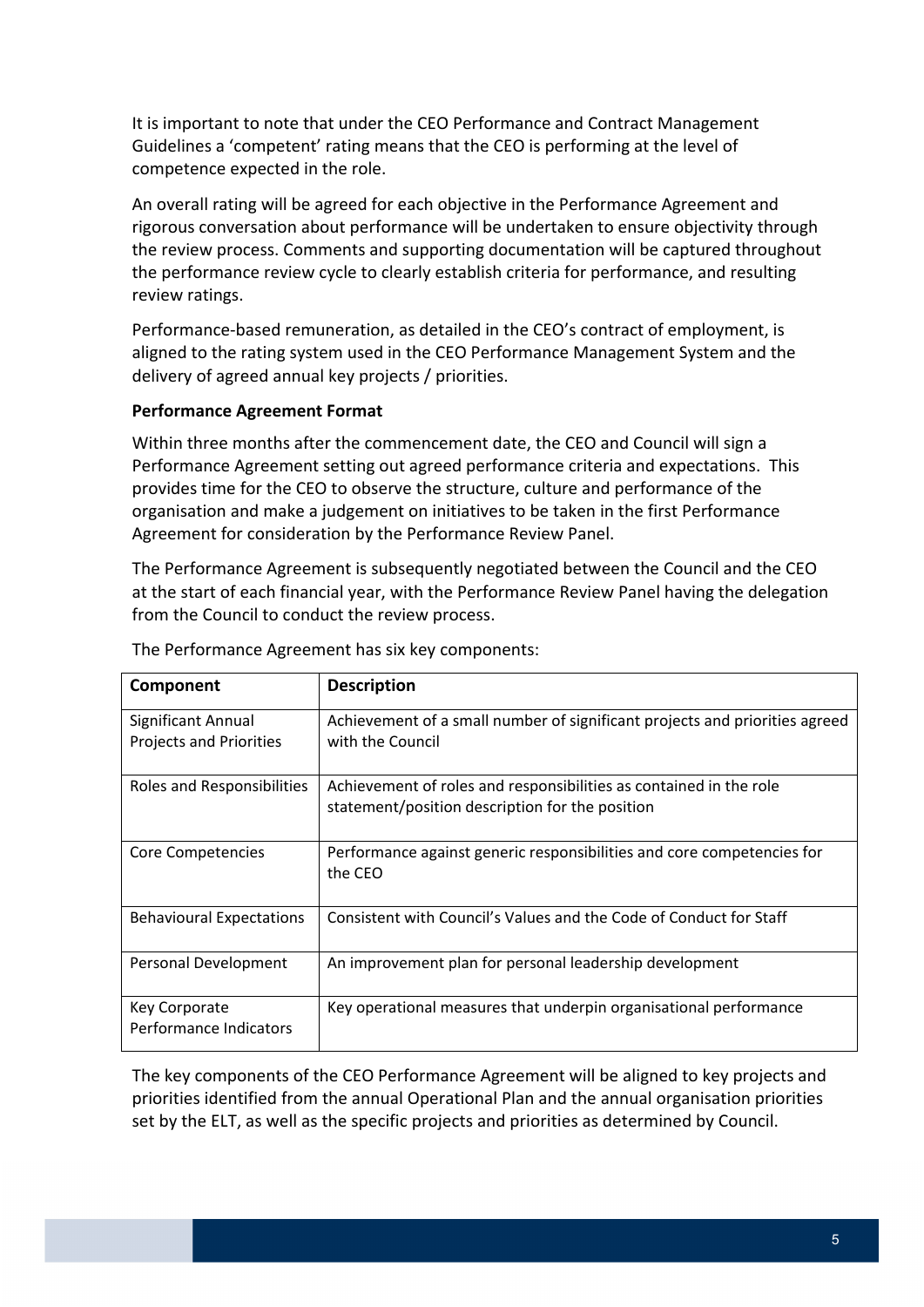#### **Significant Annual Projects and Priorities**

Significant annual projects and priorities may include:

- **•** generic projects and priorities, wherein a project or priority is set for the wider ELT; and
- CEO-specific projects and priorities.

Significant annual projects and priorities would normally stem from:

- key projects / identified by Council from the annual Operational Plan;
- the annual organisation priorities set by the ELT;
- specific projects / priorities for the CEO as determined by Council; and / or
- remedial / carry‐forward action identified as part of the previous year's review.

#### **Position‐Specific Roles and Responsibilities**

 Position‐specific roles and responsibilities are contained in the position description / role statement for the CEO role and are extracted into the Performance Agreement.

In particular, the following fundamental responsibilities of the CEO are highlighted:

- articulate a vision and sense of purpose for the staff of the Council based on the Council's Corporate and Strategic plans;
- motivate and inspire the staff of the Council to achieve the aims and objectives contained within the Corporate and Strategic plans;
- demonstrate excellence in leadership and management to ensure the efficient and effective operations of the Council organisation are aimed at providing high levels of value for money service delivery and continuing to build a higher performing organisation;
- work respectfully with, provide high quality advice to and be accountable to the Council to assist Council in its decision making and to efficiently and effectively implement Council decisions; and
- provide an important link between the Council, the community, other key stakeholders and the Council staff.

  It is important to note that the *Local Government Act 2009* clearly distinguishes between the roles and responsibilities of the executive (elected councillors) and the administrative (Council employees) areas of local government. This is sometimes referred to as the separation of powers.

 The primary role of Councillors is to focus on policy development and strategic delivery of services in the public interest. Local government decisions are made to direct the operational work and realise the planned goals that are set out in the local government's Corporate Plan.

Councillors are responsible for:

- planning and developing corporate plans and strategies to deliver outcomes to the community; and
- providing strategic vision and leadership.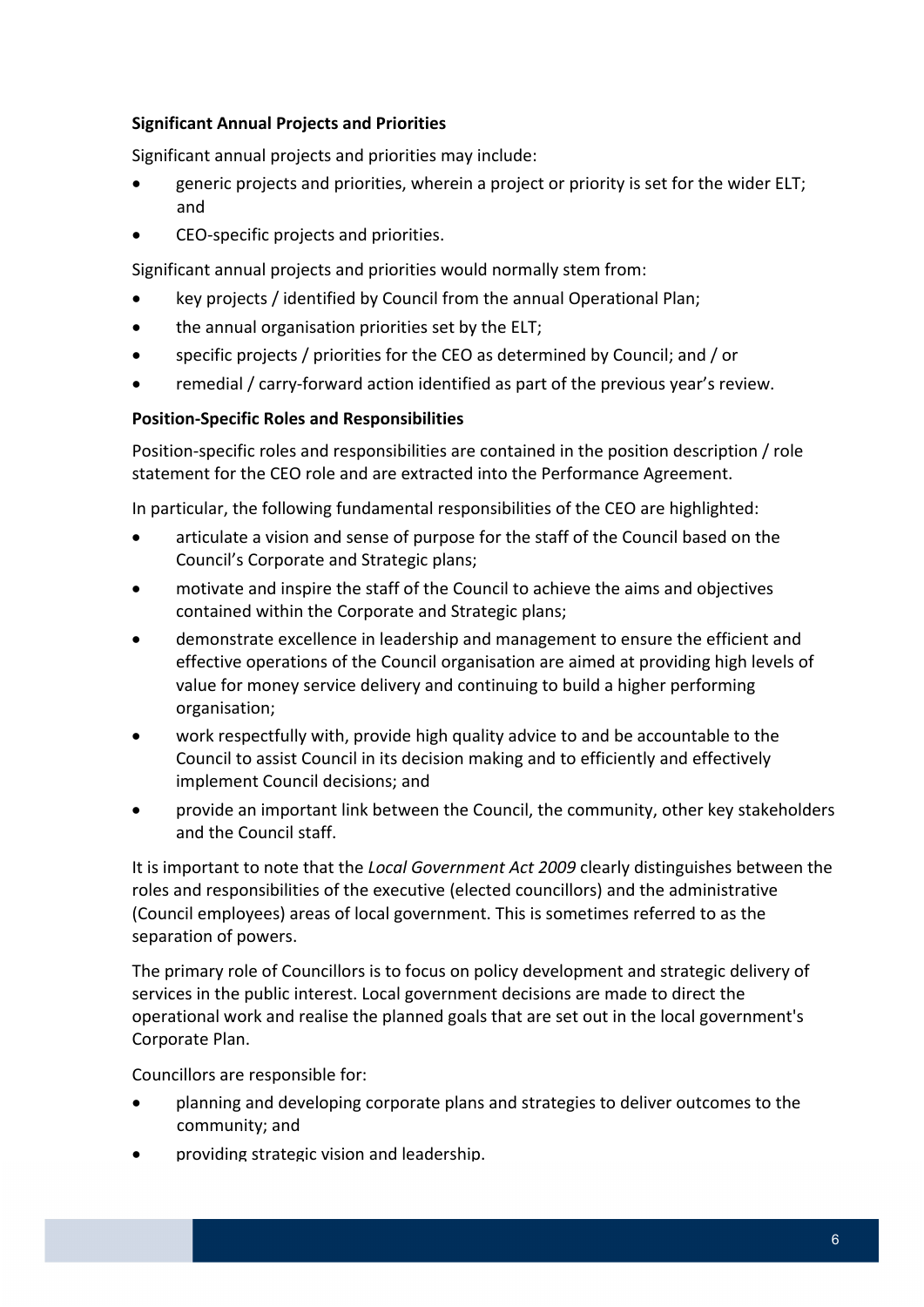The internal day‐to‐day work of the local government is carried out by local government employees under the direction of the CEO.

#### **Responsibilities and Core Competencies**

 Responsibilities and core competencies are linked to Council's Leadership and Performance Capability Framework, and are divided into the following key areas, with additional description and detail to ensure clarity of expectations and thorough assessment of performance is delivered:

- 1. Safety focus;
- 2. Strategic focus and alignment;
- 3. Commitment to Excellence;
- 4. Leadership and Culture;
- 5. Commitment to High Performing Teams;
- 6. Working in the local government context;
- 7. Financial Management;
- 8. Personal Management.

 An overall rating will be agreed for each competency area in the Performance Agreement and rigorous conversation about performance will be undertaken to ensure rigour and objectivity through the review process. Comments and supporting documentation will be captured throughout the performance review cycle to clearly establish criteria for performance, and resulting review ratings.

#### **Values and Behaviours**

 The CEO is expected to behave in accordance with the Code of Conduct for staff, and to exhibit Council's agreed values. It is through the 'walking the talk' leadership of the CEO and ELT members that movement towards the required values‐based culture will be achieved.

 Behavioural objectives aligned to Council's values will be established and reviewed as part of the CEO Performance Agreement.

#### **Corporate Key Performance Indicators**

 A series of key performance indicators will form part of the Performance Agreement for the CEO. These will be developed by the Council through the Performance Review Panel.

 The selected corporate key performance indicators will provide a broad overview of how the organisation is performing.

#### **Personal and Professional Development Plan**

 We live in changing times and circumstances, so it is essential that a CEO keeps skills and knowledge contemporary at all times. Accordingly, there is a mutual obligation on the Council and the CEO to make a strong commitment to the ongoing personal and professional development of the CEO.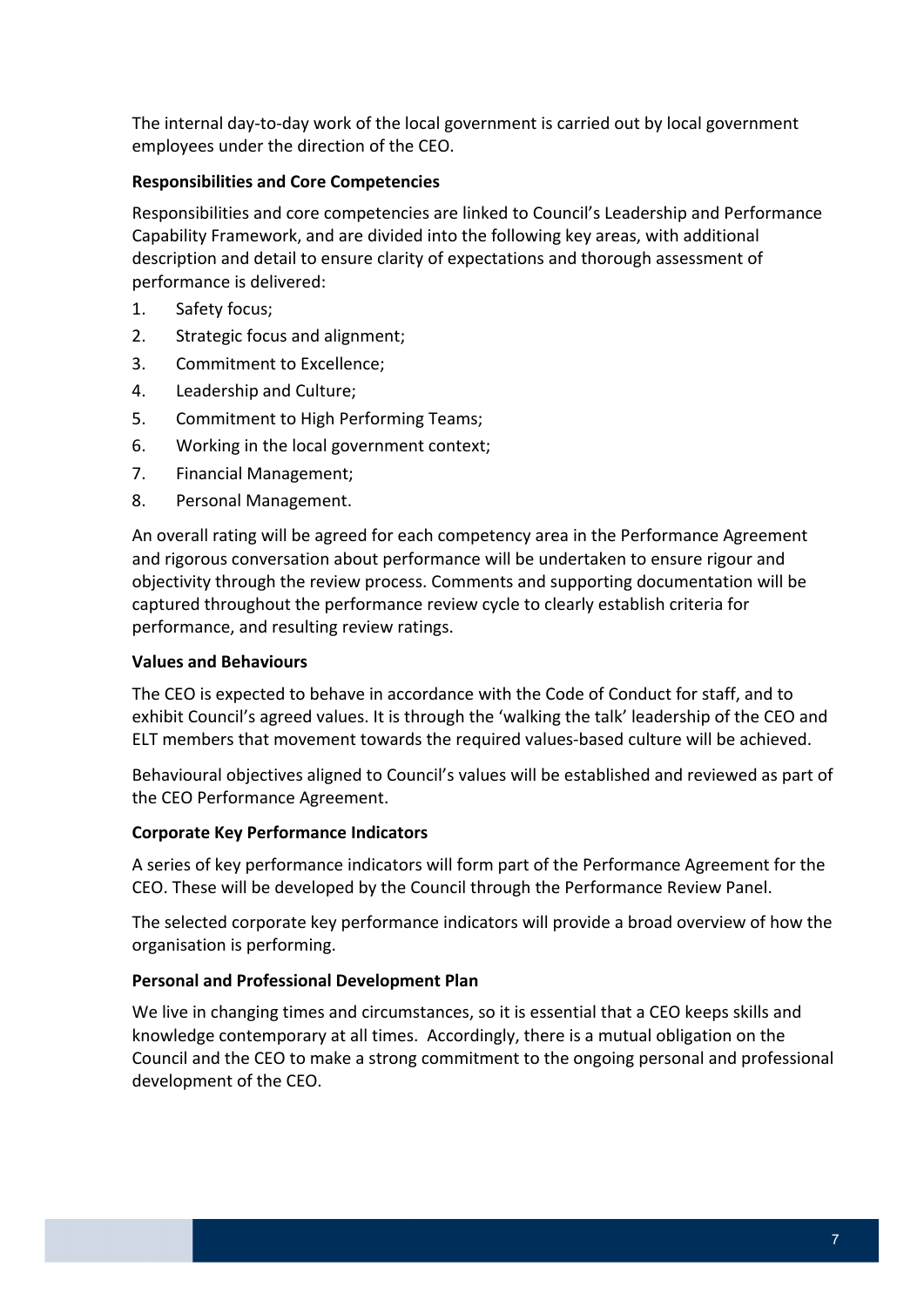<span id="page-7-0"></span> Council and the CEO will work together to ensure the CEO skills and knowledge are at the required competency standard and that the CEO is keeping appropriately abreast of contemporary issues and trends. The Performance Agreement for the CEO will therefore include a personal development plan which could include such aspects as participating in executive coaching, provision of a mentor, undertaking a course of study, visiting best practice organisations to bring back ideas for implementation, attending conferences or seminars, and membership of professional or leadership organisations relevant to the role.

 There is an obligation on the Council to support the CEO in the acquisition of competencies and contemporary skills and knowledge.

#### **Managing Diminished Performance**

 Should performance expectations not be met, then a process to address diminished performance and to elevate performance to an acceptable level will be followed.

 Council will clearly identify areas where performance is not at the required standard, supported by appropriate evidence, including clarity on the level of performance expected.

 From there the Council will support the CEO to bring performance up to the required level through actions such as support for personal / professional development / assistance (which may include mentoring), regular feedback meetings with the Mayor or Performance Review Panel, or other agreed initiatives.

 Should performance not improve to the required standard following the above development actions, the Council will consider other actions which, at its ultimate conclusion could see the dismissal of the CEO for failure to perform under the contract of employment.

 Whenever CEO performance is an issue, the Council may engage appropriate external and experienced assistance in setting and actioning a Diminished Performance Plan. The Performance Review Panel will make that engagement on Council's behalf.

#### **Changes to Performance Agreements**

 Any changes to the CEO Performance Agreement will be negotiated, agreed and documented when they occur. In particular, this is an important function of the mid‐year performance review.

## **3 Performance Review Process**

#### **Director and Manager Inputs to the CEO Performance Agreement**

 Once the Performance Agreement for the CEO has been established at the commencement of the annual performance cycle, the CEO will ensure that his or her performance objectives are appropriately cascaded to each of the Directors, who will in turn cascade these to the appropriate level of detail with the managers that report to them.

 As inputs to mid‐year and annual performance review discussions, the CEO will undertake the review of Director performance, and Directors will undertake the review of Manager performance. This information will ultimately roll up to inform the review of CEO performance where applicable.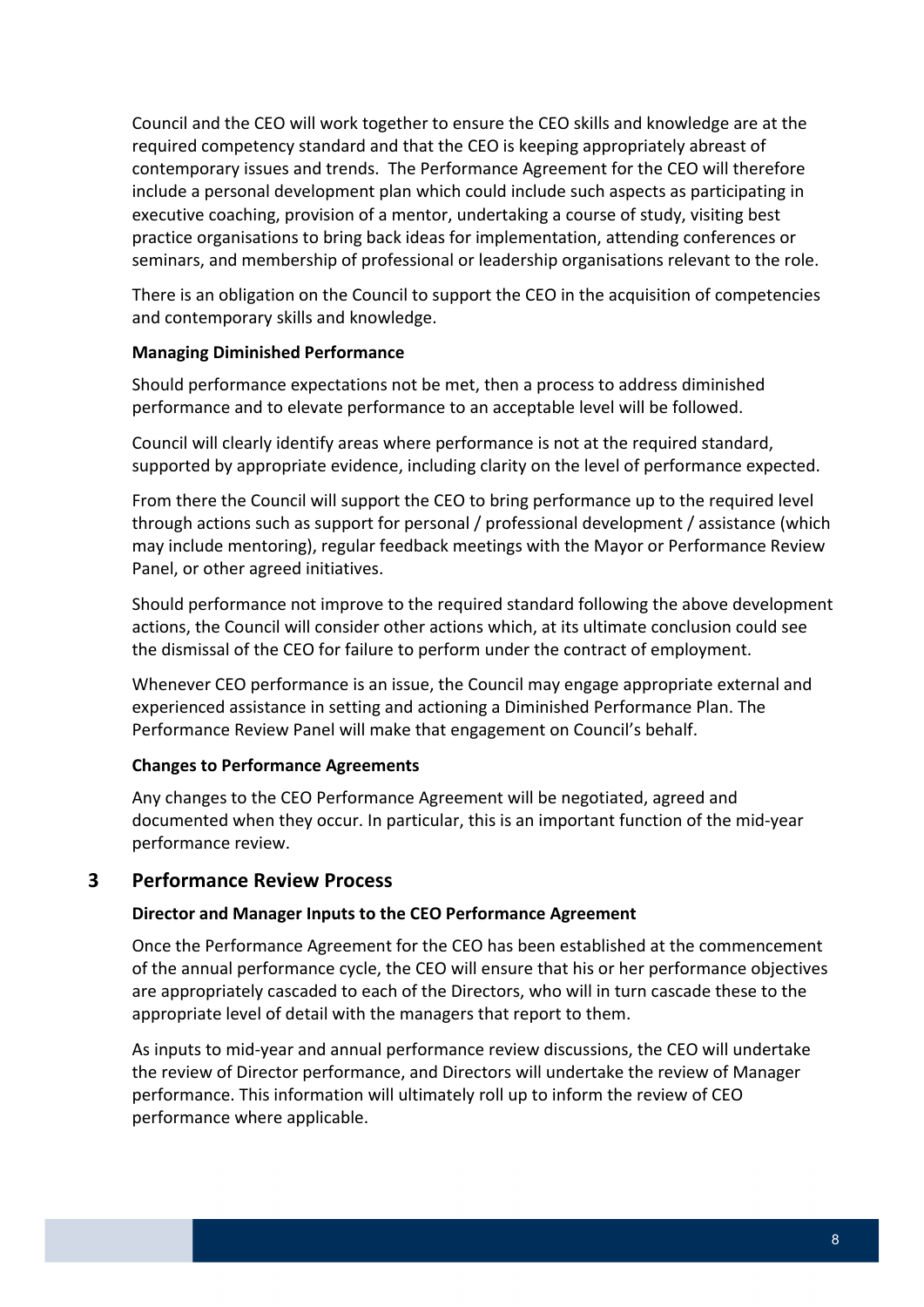#### **Preparation and review meetings**

 The CEO Performance Management System operates based on all parties being well‐ prepared for reviews. The CEO will prepare a written self‐assessment report prior to the review being undertaken and that self‐assessment distributed (along with any relevant attachments or supporting documentation) to each member of the Performance Review Panel well in advance of the review meeting so each person can be well prepared for that meeting.

 At the review meeting the CEO will formally present the self‐assessment in summary, and also refer to actions taken on issues arising from the review meeting held 12 months ago. The CEO will then engage in discussion and answer any questions Panel members might have and then leave the meeting so that the Panel can consider the performance of the CEO in the review period. The Panel will make a judgement on CEO performance using the ratings provided in the Performance Agreement.

 The CEO will then re‐join the meeting to be provided with an overview of the assessment and ratings by the Review Panel.

 The timing of the performance review should be considered and determined by the Council, having regard to relevant local factors. All parties to the review should be made aware of the timeline and process to be used.

#### **Periodic and Annual Reviews**

 Periodic CEO performance reviews will be undertaken during the year, including a mid‐year review. Any agreed changes to the Performance Agreement will be documented at these reviews.

 The detailed annual review will be scheduled by the Performance Review Panel in sufficient time to ensure both parties are well prepared for the review meeting. The outcomes of the annual review will be recorded and agreed by the Performance Review Panel. The periodic review outcomes will be considered as an input at the annual review.

 Outcomes of the annual review may also contribute to the setting of projects and priorities for the next year (including any remedial action required as a result of the previous year's review), as well as agreeing the personal development plan for the next year.

#### **Reporting to Council**

 Following completion of the annual review of the CEO's performance and the setting of the new Performance Agreement, a report on the performance review, together with the new Performance Agreement, should be reported to Council in closed committee by the Mayor. This report is confidential and must not be debated in open Council. Any issues raised at the Council meeting should be referred back to the Review Panel for consideration at its next meeting, or a special meeting if required.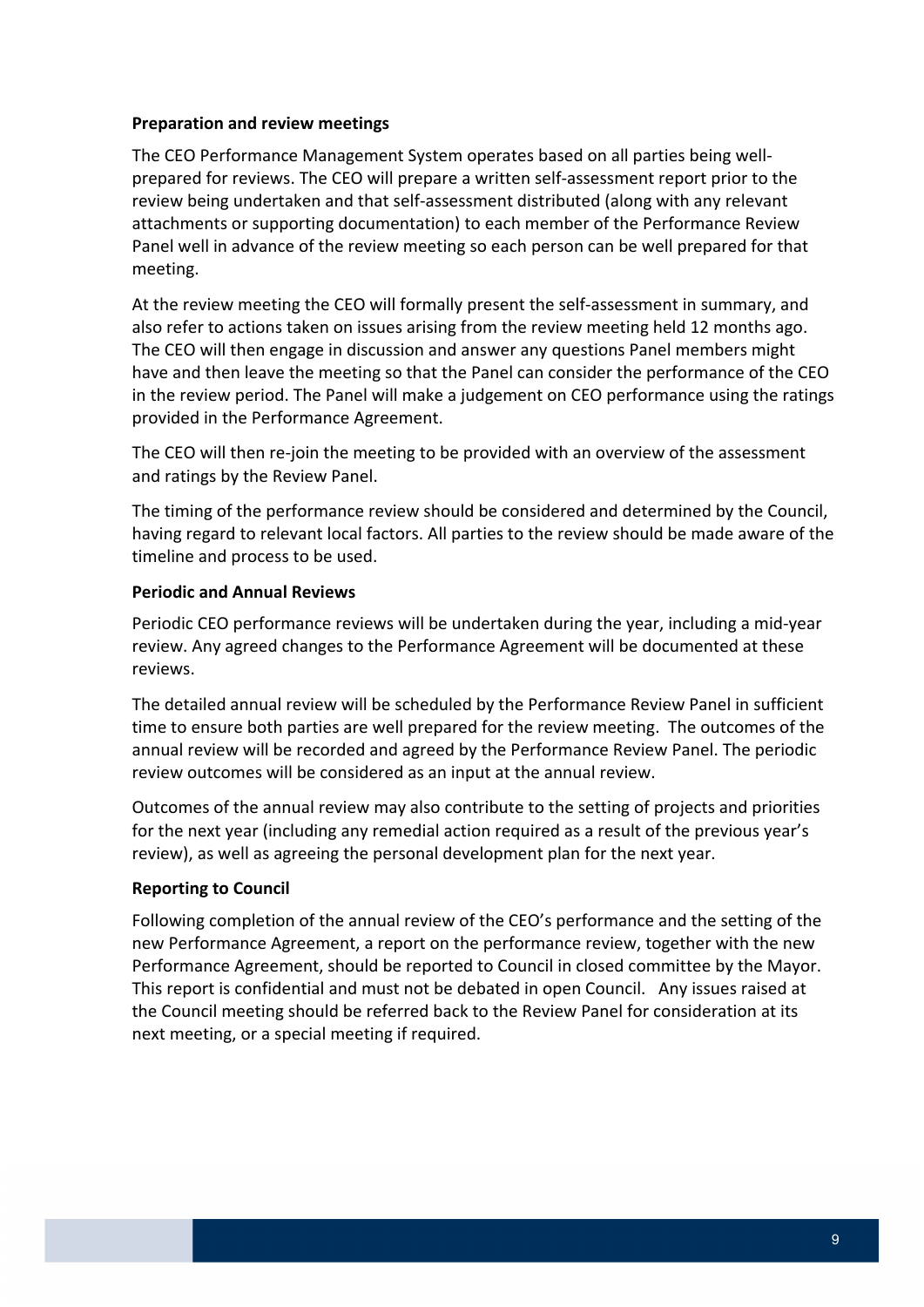## <span id="page-9-0"></span> **4 Roles and Responsibilities in the CEO Performance Management System**

#### **Role of the Mayor**

 The Mayor has responsibility for day to day oversight of the CEO, and the specific responsibilities relating to the CEO;

- leading, managing and providing strategic direction to the CEO;
- directing the CEO in line with Council's approved policy position or decisions; and
- conducting an annual performance review for the CEO.

 The Mayor will ensure that any performance related matters are brought immediately to the CEO's attention, to discuss, agree and record actions to address this. Where appropriate, the Mayor may call the Performance Review Panel together to discuss performance related matters outside of review meetings.

#### **Role of Councillors**

 All Councillors have a fundamentally important role to play in the CEO review and setting of the new Performance Agreement for the CEO. The Performance Review Panel will facilitate a process that enables input from all Councillors on the performance of the CEO.

#### **Membership and Role of Performance Review Panel**

The Performance Review Panel is appointed by Council and is responsible for:

- overseeing the implementation of the CEO Performance Management System processes in accordance with these guidelines;
- undertaking the periodic and annual reviews of the CEO with appropriate input from Councillors;
- **•** setting the CEO Performance Agreement for the following year;
- facilitating feedback from Councillors and other stakeholders regarding the performance of the CEO (using 360 degree feedback or a similar mechanism) for use as an input to the annual CEO performance review; and
- recommending changes to the CEO Performance and Contract Management Guidelines for Council's consideration.

 The Performance Review Panel will comprise the Mayor and Deputy Mayor, as well as at least two other Councillors and reflect the composition of interests on the Council.

 Membership will also be extended to an external person experienced in performance management and /or the role of a local government CEO to help bring both expertise and independence to the review.

 An external facilitator experienced in executive performance management in local government, will be used to advise and support the Performance Review Panel in undertaking the annual CEO performance review, and in the setting of the Performance Agreement for the following year. This brings both experience and independence to the process. The facilitator is not a voting member of the Performance Review Panel.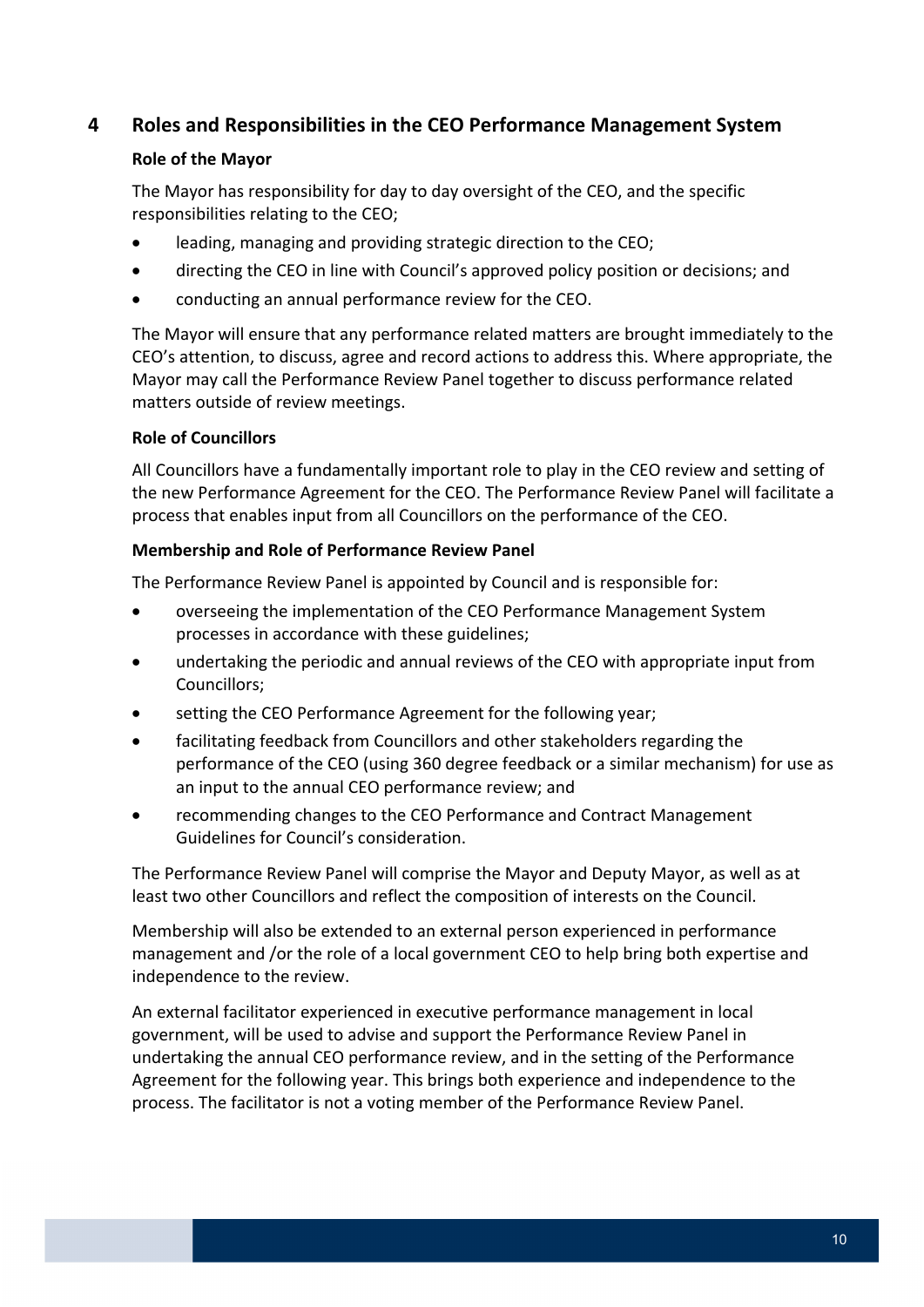#### <span id="page-10-0"></span> **Training for Members of the Performance Review Panel**

 All members of the Performance Review Panel and the CEO will be trained in processes associated with the CEO Performance Management Guidelines and in effective performance management principles and practices, which will include fairness, equity, perspective, merit and natural justice. All Councillors will be invited to attend this training for their own professional development.

## **5 Management of the CEO Contract of Employment**

#### **The Contract of Employment**

 The contract forms the basis of employment of the CEO by Council and once signed by both parties it can only be varied by mutual consent, unless specifically stated in the contract.

#### **Performance Management**

 The CEO's contract of employment requires the implementation of a formal performance management process with this guideline being used as the basis of setting, monitoring and reviewing the CEO's performance.

 Under the contract the CEO is required to perform at least at a competent standard in accordance with the Performance Agreement adopted by Council for the role. This is a fundamentally important component of the management of the CEO by Council.

#### **Contract Variations**

 Under the terms of the CEO's contract, variations can be made to the contract where both parties agree and any such variations should be reported to Council for endorsement.

#### **Reviewing the Contract**

#### *Considerations*

 The timeline process for contract negotiation/renewal is clearly set out in the contract of employment and should be followed meticulously by Council.

 In considering whether or not to offer a new contract of employment to the CEO Council should consider the following:

- the outcomes of performance reviews over the period of the current contract -perhaps the most important consideration;
- any change in Council priorities which may have occurred during the course of employment or any change in skills or abilities required in the role;
- any relevant changes needed to the contract, which may include remuneration and/or employment conditions/benefits. Council should consider the prevailing market for CEO's and Job value of the position for a Council the size and complexity of Logan (an external person could be engaged to provide advice on this if required);
- the potential impact of losing a competently performing CEO, and the potential uncertainty of finding a better alternative;
- the message that would be sent to staff and impact the culture of the organisation if the CEO was not offered a new contract – either a negative or positive message, but unlikaly to be nositive if the CEO has been given nositive performance reviews over the  $\overline{\phantom{a}}$ period of the contract and is a popular leader;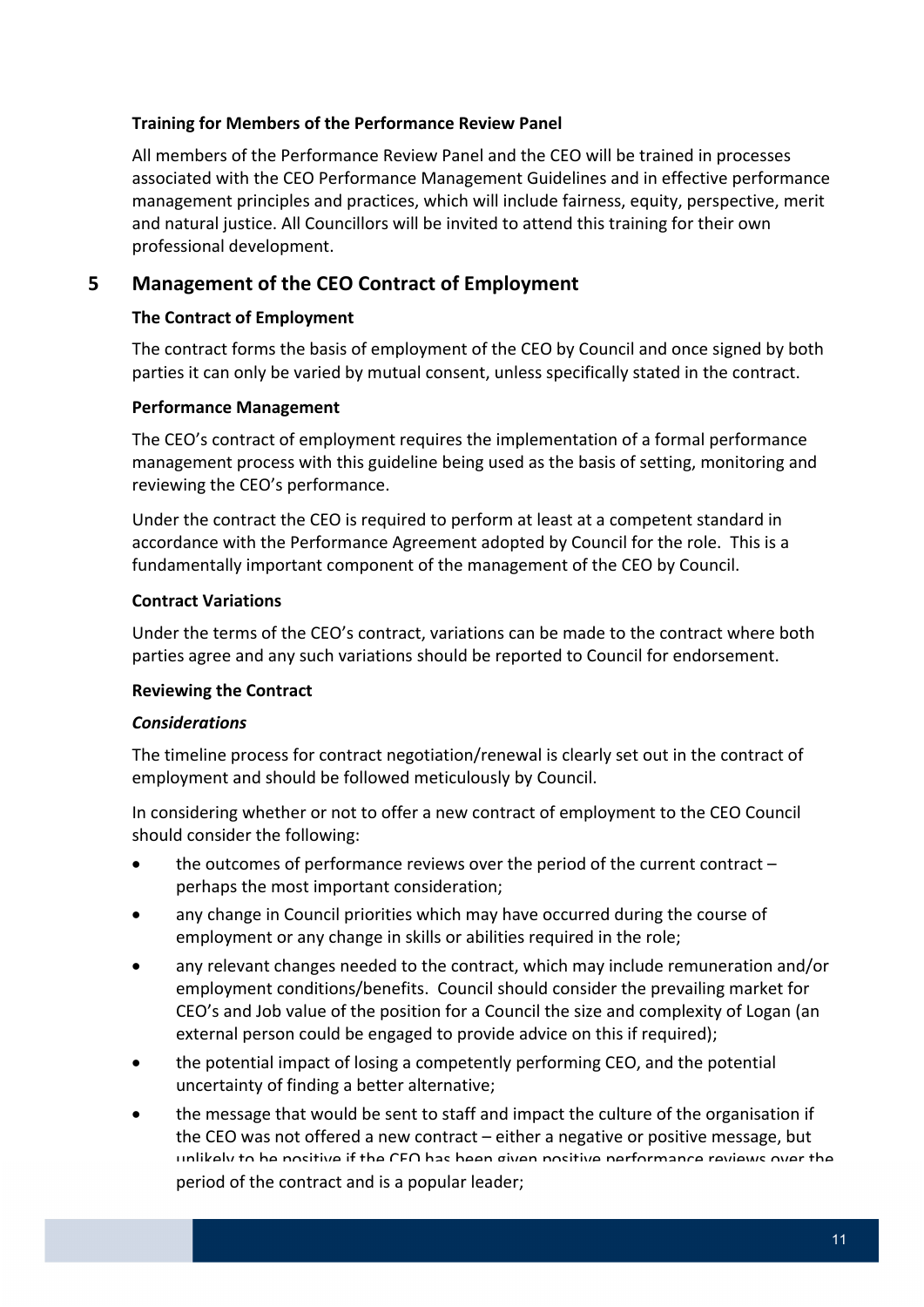- the impact on Councils reputation as a fair and equitable employer; and
- the potential impact on the CEO's reputation.

#### *Process*

 The Mayor should prepare a report to Council recommending that a new contract of employment be offered to the CEO and detailing any changes to the current contract that the Council might consider. The Mayor must undertake this in accordance with the timelines and processes contained in the CEO's contract of employment.

 The Council should formally resolve to offer a new contract of employment to the CEO and detail the terms of such contract.

#### **Terminating the Contract**

 This can be either during the contract or at the end of the contract in accordance with the process and timelines outlined in the contract.

Termination provisions are set out in the contract and can occur by:

- mutual agreement;
- the CEO resigning;
- summary dismissal;
- incapacitation;
- failure to perform;
- **•** termination without cause; or
- non-renewal of contract.

#### **Process for termination for failure to perform**

 The following process should be followed by Council where the CEO is not performing at the required level of competence and where Council may consider termination of the CEO's contract:

- Documented failure to perform at performance review meetings, or special meeting of the CEO Performance Review Panel, with supporting evidence documented and examples given of required level of performance
- Opportunity given to the CEO to improve and appropriate support provided by Council
- At subsequent review meeting(s) where an assessment is made by the CEO Performance Review Panel that performance has not improved to the required level, with substantiating evidence provided. If this failure is, in the Performance Review Panel's view, significant, then the matter should be formally escalated to Council
- Report provided to Council by the Panel and notice to terminate resolved by Council in accordance with the relevant clause of the CEO's contract
- Council considers paying out the notice period (this is recommended)
- Arrangements for CEO's exiting are made, including the return of Council property etc in accordance with the contract of employment